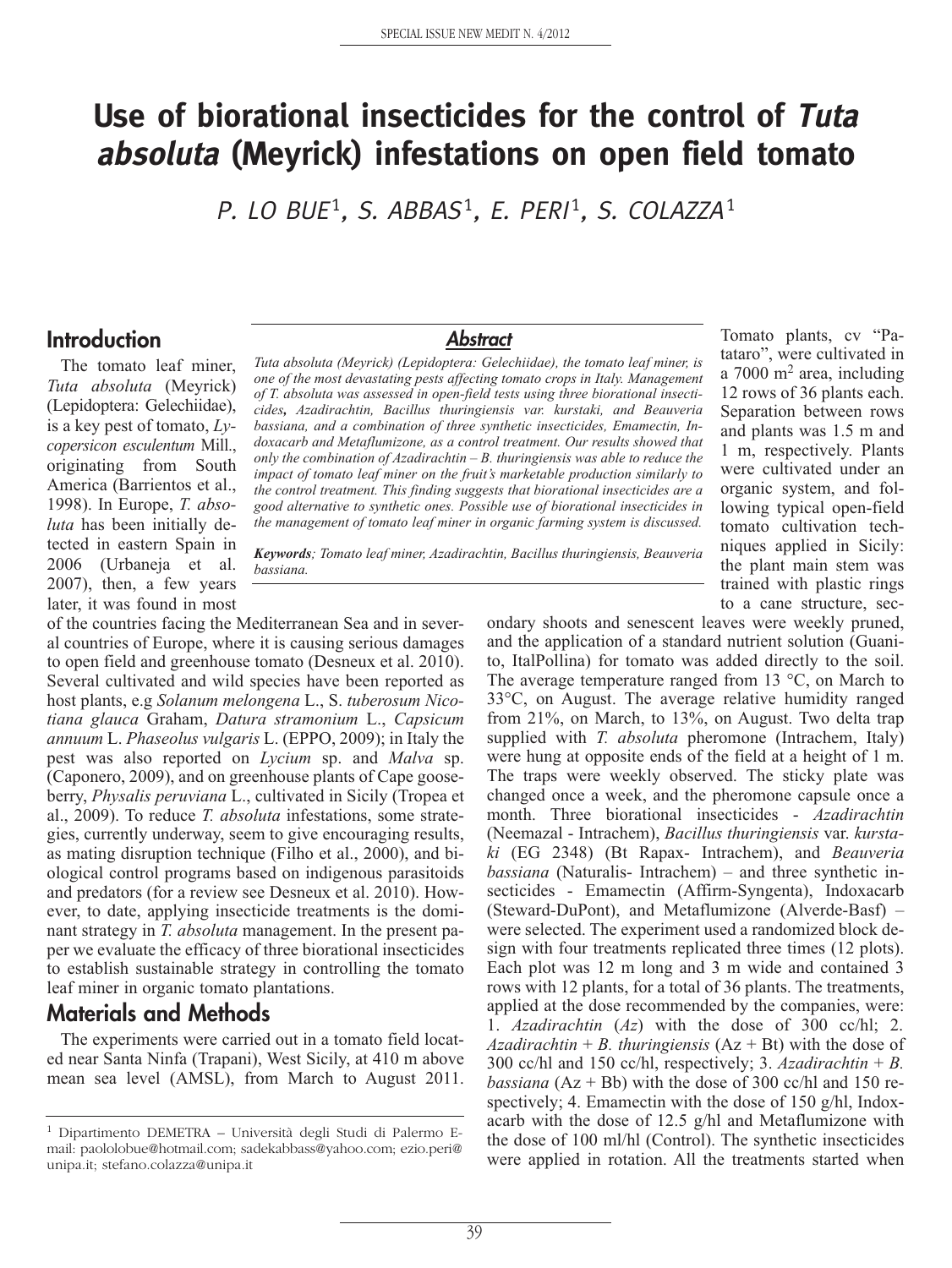more than 3 adults were chaugt in the traps and were weekly repeated. The number of 3 caught adults has been selected to prove the field pest presence without economic threshold correlations. Plants were weekly visually checked from March 28th to August 25th and fruits were weekly harvested and weighted from July 21st to August 25th. Insecticide efficacy was evaluated in terms of marketable production, i.e. weight (g) of no damaged fruits. Data were compared by One-way ANOVA, followed by Fisher's LSD test, using Statistica for Windows 6.0 (Stat Soft Italia, 1997).

#### **Results**

The catches of T. *absoluta* males in the pheromone traps started from June 2<sup>nd</sup> reaching the fixed threshold (3) adults/trap) to start the treatments on June  $16<sup>th</sup>$ . In all the plots fruits were damaged by tomato leaf miner (Fig.1). In terms of weight, in the plots treated with  $Az + Bt$ , damaged fruits never exceed 30% of the total weight of harvested fruits. On the contrary, the weight of the damaged fruits was always upper to 30% in both plots treated with *Az* + *Bb* and with *Az*. The maximum of damaged fruits was recorded from plots treated with *Az* (60%) on August 3rd, while the minimum was recorded from plots treated with *Az* + *Bt*  $(21\%)$  on August 18<sup>th</sup>. In the control plots the weight of the damaged fruits ranged from a minimum of 13% on August 3<sup>rd</sup> and a maximum of 30% on July 21<sup>st</sup>.



Considering the mean marketable production, i.e the fruits that were not damaged, for each treatment, (Fig. 2), the maximum and minimum production were obtained from plants treated with  $Az + Bt$  and with Az (6471  $\pm$  382 g and  $2740 \pm 280$  g, respectively P = 0.015). The production from plants treated with  $Az + Bb$  (3703  $\pm$  398 g) was not significant different from the plants treated with  $Az + Bt$  or  $Az$  (P = 0.064 and P = 0.504, respectively). Compared to the control (8195  $\pm$  420 g), statistic differences were evidenced for  $Az + Bb$  and  $Az$  (P=0.004 and P=0.001, respectively). On the contrary no significant differences between control and *Az* + *Bt* were found.





# **Discussion**

The results obtained in tomato open-field cultivation reveal that it is possible to reduce the tomato leaf miner impact applying biorational insecticides. In particular, the *Azadirachtin* + *B. thuringiensis* combination offers promising results in controlling the pest. The potential of Bt formulates in controlling *T. absoluta* was clearly demonstrated in laboratory tests (Giustolin et al., 2001; Lolas and Meza-Basso, 2006; Giulianotti, 2010; Gonzáles-Cabrera et al., 2011; Ladurner et al.; 2011). Moreover, Gonzáles-Cabrera et al. (2011) evidenced that Bt strains are able to reduce the pest's impact to very low levels when tested in greenhouse and open-field. Furthermore, management of *T. absoluta* based on treatments with *Bt* doesn't induce resistance in phytophagous populations, that is a likely cause of field control failures (Silva et al., 2011), and could be associated with the use of parasitoids or predators (de Medeiros et al, 2009; Mollá et al., 2011). *Azadirachtin* has a knock-down power towards larvae of *T. absoluta*, as in laboratory test aqueous neem seeds extracts induced high larval mortality by both systemic and translaminar actions (Gonçalves-Gervásio and Vendramim, 2007). However, our results suggest that in open field cultivation treatment with *Azadirachtin* alone is not enough to reduce successfully tomato leaf miner damages. Moreover, the adding of *B. bassiana* to *Azadirachtin* did not induce a better control of the pest. Previous studies showed that, in laboratory tests, isolates of *B. bassiana* induce high mortality to tomato leaf miner eggs and larvae (Giustolin et al., 2001; Rodríguez et al,, 2006), and the eggs are more susceptible than the first instars larvae (Pires et al., 2010). So that, this entomopathogenic fungus was considered a promising agents for control of *Tuta absoluta* in open tomato fields (Torres Gregorio et al. 2009), however, our data showed that, in open field, the combination *Azadirachtin* + *B. bassiana*